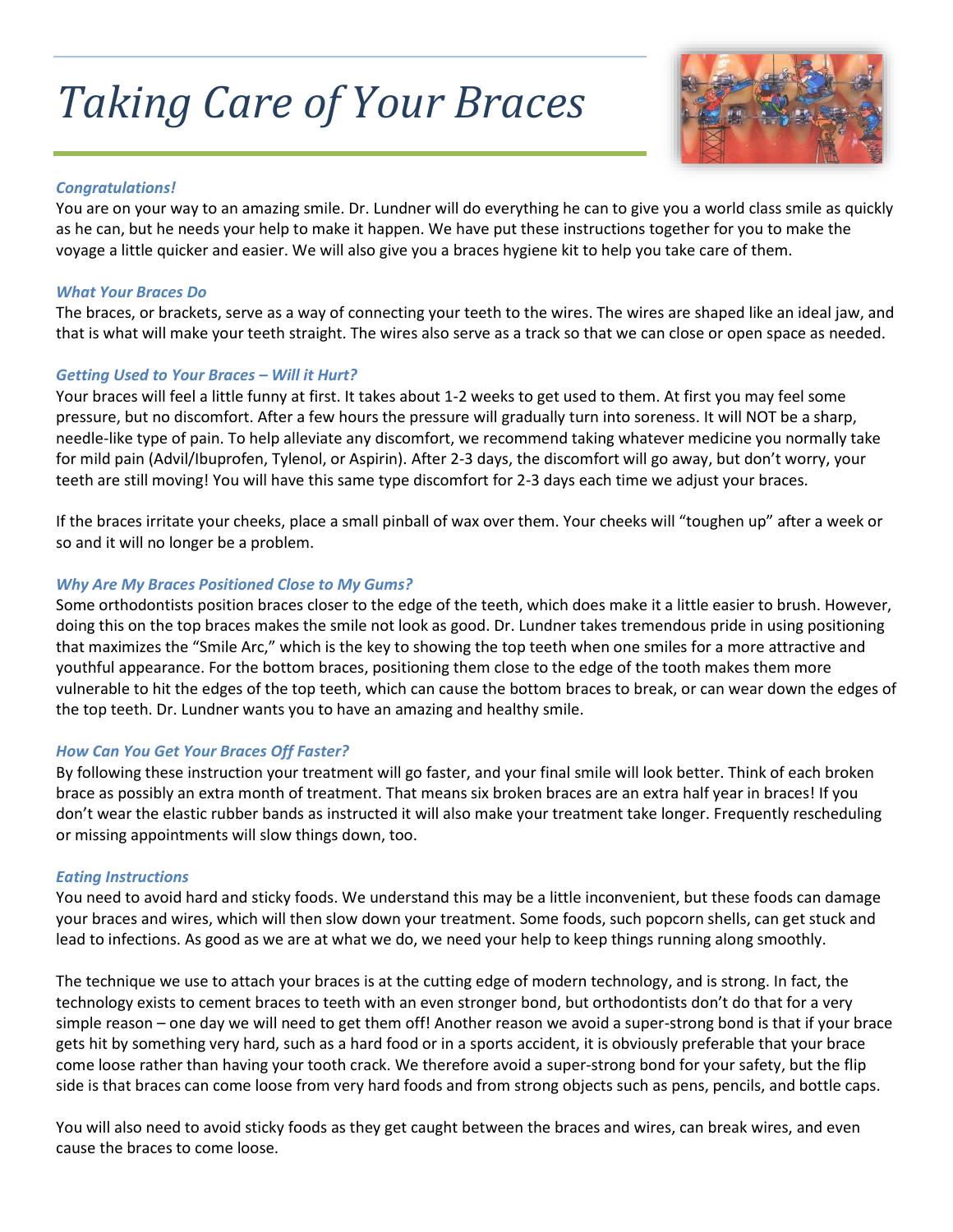It is difficult to list all of the foods which can damage your braces, so please use your common sense. We have listed below the most common foods that you should avoid while in braces.

# *Hard Foods to Avoid*

The following list gives examples of basic hard foods to avoid eating. Don't suck on them either, as you will forget in middle and unintentionally bite down.

| Hard candy of any kind  | Peanut brittle                   | Hard pretzels - thick |
|-------------------------|----------------------------------|-----------------------|
| Ice cubes               | Candy bars with nuts or caramel  | Granola bars          |
| Jaw Breakers or suckers | Refrigerated or frozen chocolate | Toffee                |
| Cough drops             | Caramel corn                     | Beef jerky            |

# *Some Helpful Tips for Specific Hard Foods*

*Nuts* – avoid hard nuts such as whole almonds or pistachio nuts, especially the shells. You can buy the thin slivers they make for salads, or crush them into small pieces.

*Hard taco shells, corn chips, tortilla chips, potato chips* – avoid thick, hard chips. Thin chips such as regular potato chips and Pringles are OK, but thicker chips such as Terra Chips or kettle chips should be avoided.

*Hard breads and crusts (hard toast, pizza, bagels, etc.) –* avoid hard, toasted breads, or over-baked pizza bagels. Soft bagels such as Lender's or Thomas' are OK, but avoid the types from bakeries that have the rubbery outside.

*Corn-on-the-cob* – cut off the cob before eating.

*Wings and ribs* – don't bite into the bone. Cut the meat off instead.

*Hard fruits and vegetables (apples, carrots, pears, etc.)* – don't bite into. Instead, cut into thin *slices*, not wedges.

*Popcorn* – avoid it as the unpopped kernels can break off braces, and the shells can get trapped in your gums and lead to a painful infection.

# *Hard Objects to Avoid*

Biting or chewing your fingernails. If this is a hard habit to break please let us know. We have something that will help! Chewing pens, pencils, erasers, bottle caps, bottles, or water bottles Chewing on clothing or shoestrings Using your teeth as a tool to break something Picking at your braces or wires with your fingers

# *Sticky Foods to Avoid*

| Gum - any kind       |  |
|----------------------|--|
| <b>Gummy candies</b> |  |
| Licorice             |  |
| <b>Skittles</b>      |  |
| <b>Starbursts</b>    |  |

Laffy Taffy Jolly Ranchers Now & Later Jelly beans Mike and Ike

Jelly Belly Tootsie Rolls Marshmallows Candy corn Caramel candies

Sugar Daddy Carmel apples Candy apples Airheads Gummy bears

# *Making Appointments*

**Appointment reminders:** As a courtesy, we typically contact you via email or text to remind you of your appointment. However, please do not rely upon these reminders as it is your responsibility to keep your appointment. If you realize you need to reschedule an appointment, please do not wait until the appointment reminder to inform us.

**Making appointments:** We understand it is not always possible for a parent to be present at a child's appointment. Sometimes the parent present may not know the patient's schedule well enough to schedule the next appointment. After the appointment, it is the parents' responsibility to contact us in a timely manner to schedule the next appointment. The sooner you contact us, the better selection of appointment times we will have available for you.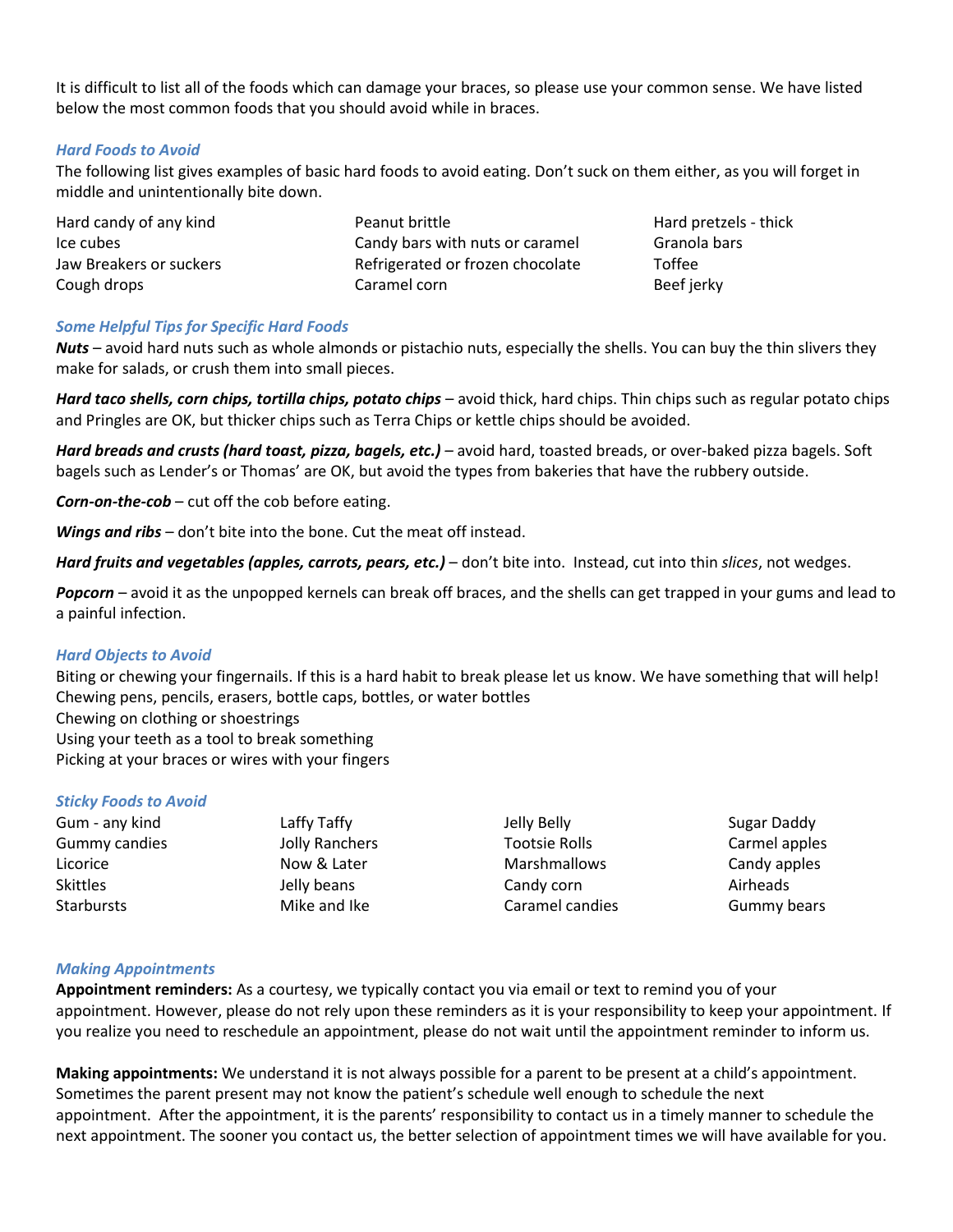#### *Why Do I Need to Keep My Braces and Teeth Clean?*

You will notice that it requires a little more effort to keep your teeth clean while you have braces, but it is really important that you do so. Braces by themselves do not cause cavities, but they do make it easier for food and plaque to build up around your teeth. The bacteria in your mouth like to eat this debris, and then they release acid. If the acid sits on your teeth long enough it will start to dissolve your teeth. The earlier stages of this process result in white spots on your teeth that may not go away after your braces come off. The later stages of this process will result in cavities that will require fillings by your dentist. Proper and thorough brushing will prevent these problems and your teeth will look great once your braces are removed.

#### *How Do I Keep My Braces and Teeth Clean?*

You can keep your teeth clean with a combination of brushing and flossing. We will give you a brushing kit with items that will help you. When these items wear out they are sold in most drug stores. Please brush after every meal, and rinse your mouth after having sugary drinks. Soda and energy drinks have lots of sugar and acid which can lead to rapid tooth damage. It is especially important to brush thoroughly before going to bed so that the food and bacteria don't stay on your teeth until the morning. We will review hygiene with you at your regular visits and provide you with tips on taking care of your teeth while in orthodontic treatment.

*Brushing* - Use a soft toothbrush, not hard or medium. With mild pressure brush at a 45-degree angle to the tooth; brush back-and-forth above and below the braces. The goal is a short brushing stroke that covers all of the areas surrounding your braces. Many people make the mistake of simply polishing their braces without ever actually brushing their teeth! Your toothbrush will wear out more rapidly while you have braces, so be sure to replace it when the bristles start to fray. A mechanical or ultrasonic toothbrush are popular options with many of our patients and can be used effectively without damaging your braces and wires.

*Proxy Brush* – Also called an interproximal brush. We have included this in your home care kit. *This is one of the best ways to keep your teeth clean*, as it fits under the wires where your toothbrush can't reach. Make sure to use this special brush at least before you go to bed.

*Flossing* - Flossing is the best way to clean the tight spaces between your teeth where cavities are prone to develop. It should be done every day. Many flossing aids have been designed for flossing with braces. We have included in your home care kit an item called floss threaders. Cut off a long piece of floss and insert it into the loop of the floss threader until the floss is even on both sides. The tip of the threader has enough stiffness that you can thread it under your wire between the braces, then remove the threader and then floss normally, using a separate flossing motion around each side. We recommend that when you first try to do this, only do it for 2 or 3 teeth, so that you get comfortable with the technique and build up speed. If you try to do this between every tooth on the first day you may get frustrated.

If you would like to see oral hygiene instructions in video format there are many videos you can watch on YouTube.

# *Do I Still Need to See My Dentist While I Have Braces?*

 $\bigoplus$ 

At your orthodontic visits, Dr. Lundner is primarily concentrating on straightening your teeth. He also pays attention to your oral hygiene, and if he notices a cavity he will inform you. Still, as an orthodontist he is not looking to find them. It is important that you continue your 6 month visits with your dentist so that your dentist can clean and examine your teeth for any signs of cavities or other problems.







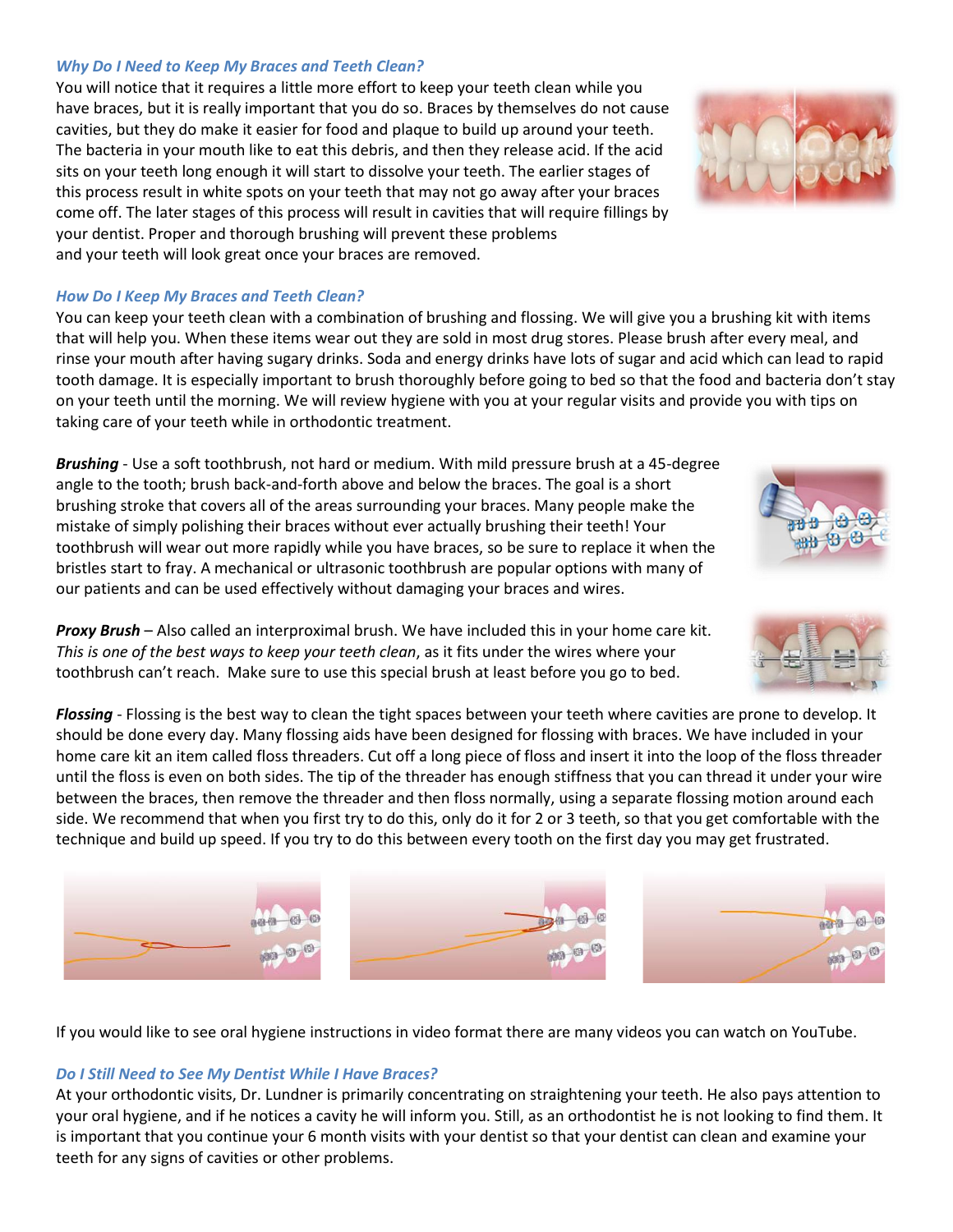#### *Problem Solving – What Should I Do if……………?*

Please follow these guidelines for different problems that may arise. On a following page we have pictures to help you identify the parts of your braces. If you are uncertain what to do or have any other questions please call us. We will be able to determine whether an emergency visit to see us is necessary or whether the problem can be solved at home. Please save any broken braces, bands, parts, or appliances and bring them with you. If in doubt, don't throw it out!

**Helpful tip**: **If you have a question and aren't sure how to describe it, take a selfie and email it to us. We will be happy to look! What did you think orthodontists take selfies of?**  $\odot$ 

**Helpful tip: We give you orthodontic wax to use if something is poking. If you run out please stop by the office for more, or you can use an equal amount of** *sugarless* **gum for the same purpose until you see us.**

**Broken or Loose Braces** – If the brace is still on the wire and poking, place wax on it. Please don't play with it with your tongue as it will likely cause further breakage. Sometimes the brace will stay on the wire and move to some degree, other times it will come off the wire. Should it come off the wire please save it in a Ziploc bag and bring it with you to your next appointment to avoid a restocking fee (\$20). Please call the office immediately so we can schedule a repair and keep your treatment running on schedule. Even if your next appointment is coming up soon, *even on the same day*, please call us so that we can make sure your appointment has enough time for the repair, and so that we can have everything ready for you when you arrive.

**Rubber band hook fell off the brace** – Please call us so that we can schedule a repair. If your next appointment is coming up soon (7-10 days) we can repair it at your next visit.

**Ran out of rubber bands or lost them –** Please stop by our office to pick up more. Please don't wait until your next appointment. No appointment is necessary, just call to make sure we're open.

**Poking wire behind the back brace** – If it is bothering you, place wax on the end of the wire, and call the office to schedule a time to have it repaired. If it isn't bothering you or if your next appointment is coming up soon, we can repair it at your next visit.

**Wire fell out of the last brace** – If you would like to attempt a repair at home, use a pair of tweezers to grab the end of the wire and feed it back through the tube on the back brace. If that is not something you want to try please call us to schedule a repair. If your next appointment is coming up soon, we can repair it at your next visit.

**Wire long on one side and short on the other** – Handle the same as a wire that fell out of the last brace.

**Wire came out of a brace (not the back/last brace)** – If you have the braces that have the closing clips (Damon), see if you can push the wire back inside the brace and close the clip by pressing upward on the clip with your finger nail. If you can't get it back in then please call us to schedule a repair. If you have braces with the small color ties or thin wire ties (steel ties) then please call us to schedule a repair.

**Part of the wire broke** – If your next appointment is coming up soon, we can repair it at your next visit. If it is bothering you place wax on the end of the remaining wire. If your next visit is a few weeks away please call us to schedule a repair.

**Color tie or thin wire tie (steel tie) came off the brace** – Please call us to schedule a repair. If your next appointment is coming up soon we can repair it at your next visit.

**Poking twist from the thin wire tie around a brace, or from the thin metal lace wire connecting a lot of braces** – try to tuck it in with tweezers or a thin pencil eraser. If it is still bothering you, place wax on the poking wire and call the office to schedule a time to have it repaired. If it isn't bothering you or if your next appointment is coming up soon, we can repair it at your next visit.